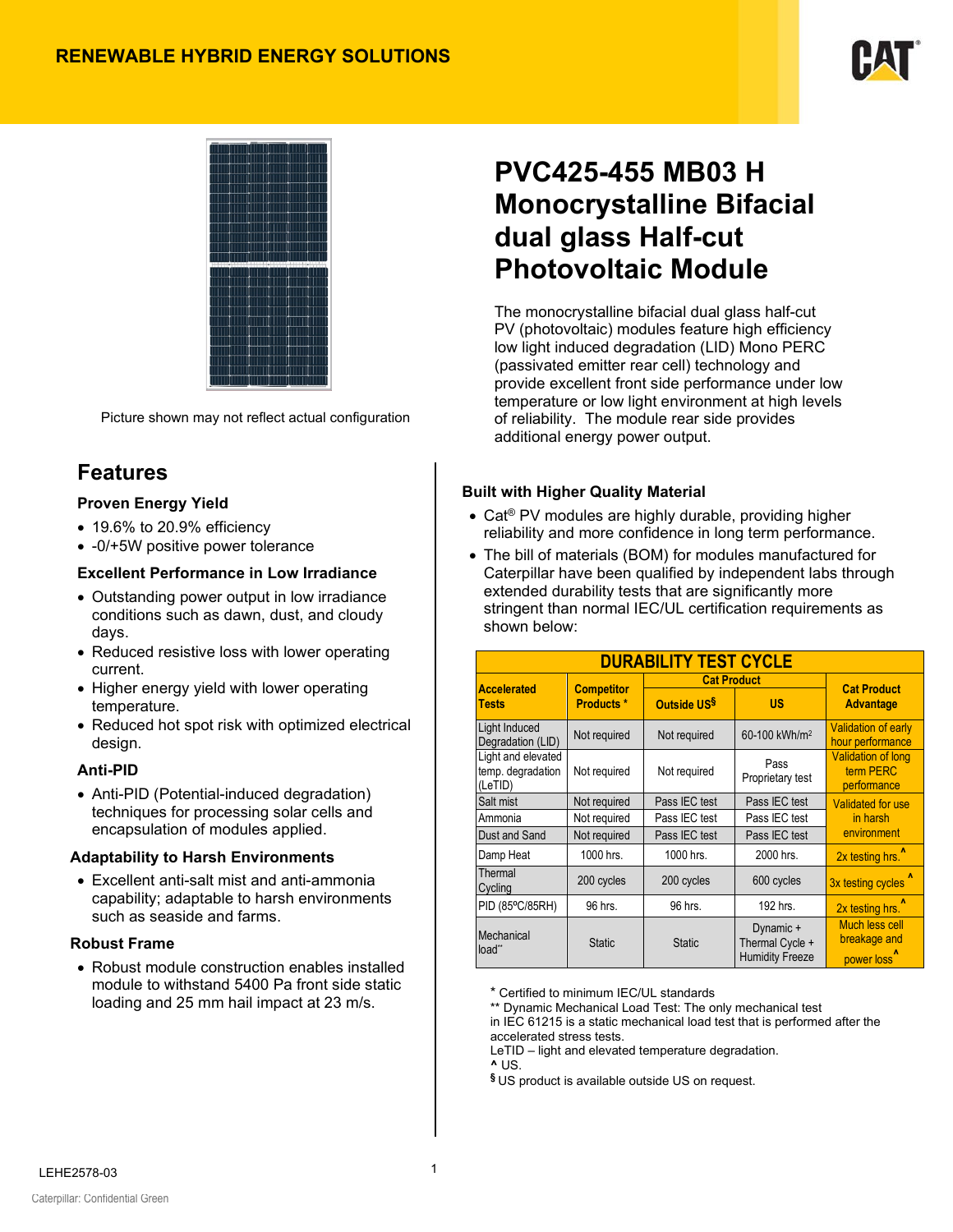

#### **Module Warranty**

- 10-year warranty for materials and processing
- 25-year warranty for linear power output. Produces more than 98% power in the first year, then declining by 0.45% per year, ending at 87.2% power after 25 years.



#### **Worldwide Product Support**

- Cat® dealers have over 1,800 dealer branch stores operating in over 200 countries.
- Your local Cat dealer provides extensive pre-sale and post-sale support, including design consultation, service contracts, and all maintenance agreement.

#### **Tests**

- IEC 61215
- IEC 61730 Class C according to UL790
- UL 61730, Type 3 fire rating
- IEC 61701, Salt mist corrosion test
- IEC 62716, Ammonia corrosion test
- IEC 60068, Dust and Sand test
- ISO 9001:2008: ISO Quality Management System
- ISO 14001:2004: ISO Environment Management System
- TS62941: Guideline for module design qualification and type approval
- OHSAS 18001: 2007 Occupational Health and Safety

#### **Certifications**

• Available listing: TUV SUD, CSA, CE



| <b>MODULE RATING</b><br>Test uncertainty for $P_{MAX}: \pm 3\%$ |                      |                                                                                         |                                                      |            |             |            |             |            |             |            |             |            |             |            |             |
|-----------------------------------------------------------------|----------------------|-----------------------------------------------------------------------------------------|------------------------------------------------------|------------|-------------|------------|-------------|------------|-------------|------------|-------------|------------|-------------|------------|-------------|
| Model <sup>#</sup>                                              | <b>PVC</b>           | 425 MB03 H                                                                              |                                                      | 430 MB03 H |             | 435 MB03 H |             | 440 MB03 H |             | 445 MB03 H |             | 450 MB03 H |             | 455 MB03 H |             |
| <b>Test Conditions</b>                                          |                      | <b>STC</b>                                                                              | <b>NOCT</b>                                          | <b>STC</b> | <b>NOCT</b> | <b>STC</b> | <b>NOCT</b> | <b>STC</b> | <b>NOCT</b> | <b>STC</b> | <b>NOCT</b> | <b>STC</b> | <b>NOCT</b> | <b>STC</b> | <b>NOCT</b> |
| Nominal Power (-0/+5W)                                          | $P_{MPP}$ (W)        | 425                                                                                     | 317.4                                                | 430        | 321.1       | 435        | 324.9       | 440        | 328.6       | 445        | 332.3       | 450        | 336.1       | 455        | 339.8       |
| Voltage at P <sub>MAX</sub>                                     | $V_{\text{MPP}}(V)$  | 40.4                                                                                    | 37.7                                                 | 40.6       | 37.9        | 40.8       | 38.0        | 41.0       | 38.2        | 41.2       | 38.4        | 41.4       | 38.6        | 41.6       | 38.8        |
| Current at P <sub>MAX</sub>                                     | $I_{\text{MPP}}(A)$  | 10.52                                                                                   | 8.42                                                 | 10.60      | 8.49        | 10.66      | 8.54        | 10.73      | 8.60        | 10.80      | 8.65        | 10.87      | 8.70        | 10.93      | 8.76        |
| Open Circuit Voltage (± 3%)                                     | $V_{OC}(V)$          | 48.7                                                                                    | 45.6                                                 | 48.9       | 45.8        | 49.1       | 45.9        | 49.2       | 46.0        | 49.4       | 46.2        | 49.6       | 46.4        | 49.8       | 46.6        |
| Short Circuit Current ( $\pm$ 3%)                               | $I_{SC}$ (A)         | 11.22                                                                                   | 9.06                                                 | 11.30      | 9.13        | 11.36      | 9.18        | 11.45      | 9.25        | 11.52      | 9.30        | 11.58      | 9.36        | 11.65      | 9.41        |
| <b>Module Efficiency</b>                                        | $\%$                 |                                                                                         | 20.2<br>19.6<br>19.8<br>20.9<br>20.0<br>20.5<br>20.7 |            |             |            |             |            |             |            |             |            |             |            |             |
| Maximum System Voltage                                          | V <sub>SYS</sub> (V) | DC 1500 V                                                                               |                                                      |            |             |            |             |            |             |            |             |            |             |            |             |
| Maximum Series Fuse                                             | $I_{CF}$ (A)         | 25A                                                                                     |                                                      |            |             |            |             |            |             |            |             |            |             |            |             |
| <b>Standard Test Conditions</b>                                 | <b>STC</b>           | Irradiance 1000W/m <sup>2</sup> , Spectra AM 1.5, cell temperature 25°C                 |                                                      |            |             |            |             |            |             |            |             |            |             |            |             |
| Nominal Operating Cell Temp.                                    | <b>NOCT</b>          | Irradiance 800W/m <sup>2</sup> , 20°C air temperature, Spectra AM 1.5, 1m/s wind speed. |                                                      |            |             |            |             |            |             |            |             |            |             |            |             |

| <b>TEMPERATURE CHARACTERISTICS</b>        | (STC)                                      |                | <b>IMECHANICAL LOADS</b>   |
|-------------------------------------------|--------------------------------------------|----------------|----------------------------|
| Module Operating Temp. Range              | $(^{\circ}C)$                              | $-40$ to $+85$ | Front Side Max Static Load |
| Temperature Coefficient of PMPP           | $T_{\mathsf{K}}(P_{\mathsf{MPP}})$         | $-0.350\%$ /°C | Rear Side Max Static Load  |
| Temperature Coefficient of $V_{\Omega C}$ | $T_K(V_{OC})$                              | $-0.284\%$ /°C | <b>Hailstone Test</b>      |
| Temperature Coefficient of lsc            | $T_{\mathsf{K}}(\mathsf{I}_{\mathsf{SC}})$ | +0.050%/°C     |                            |

| (STC)                              |                | <b>IMECHANICAL LOADS</b>           |                           |
|------------------------------------|----------------|------------------------------------|---------------------------|
| (°C)                               | $-40$ to $+85$ | Front Side Max Static Load         | 5400 Pal                  |
| T <sub>K</sub> (P <sub>MPP</sub> ) | $-0.350\%$ /°C | <b>I</b> Rear Side Max Static Load | 2400 Pal                  |
| $T_K(V_{OC})$                      | $-0.284\%$ /°C | <b>Hailstone Test</b>              | 25 mm hailstone at 23 m/s |

**†** Listed ratings are dependent on project time frames and may not all be available.

Contact your local Cat dealer to confirm module rating availability. ‡ Models and ratings are subject to change without notice and may vary by territory.

LEHE2578-03